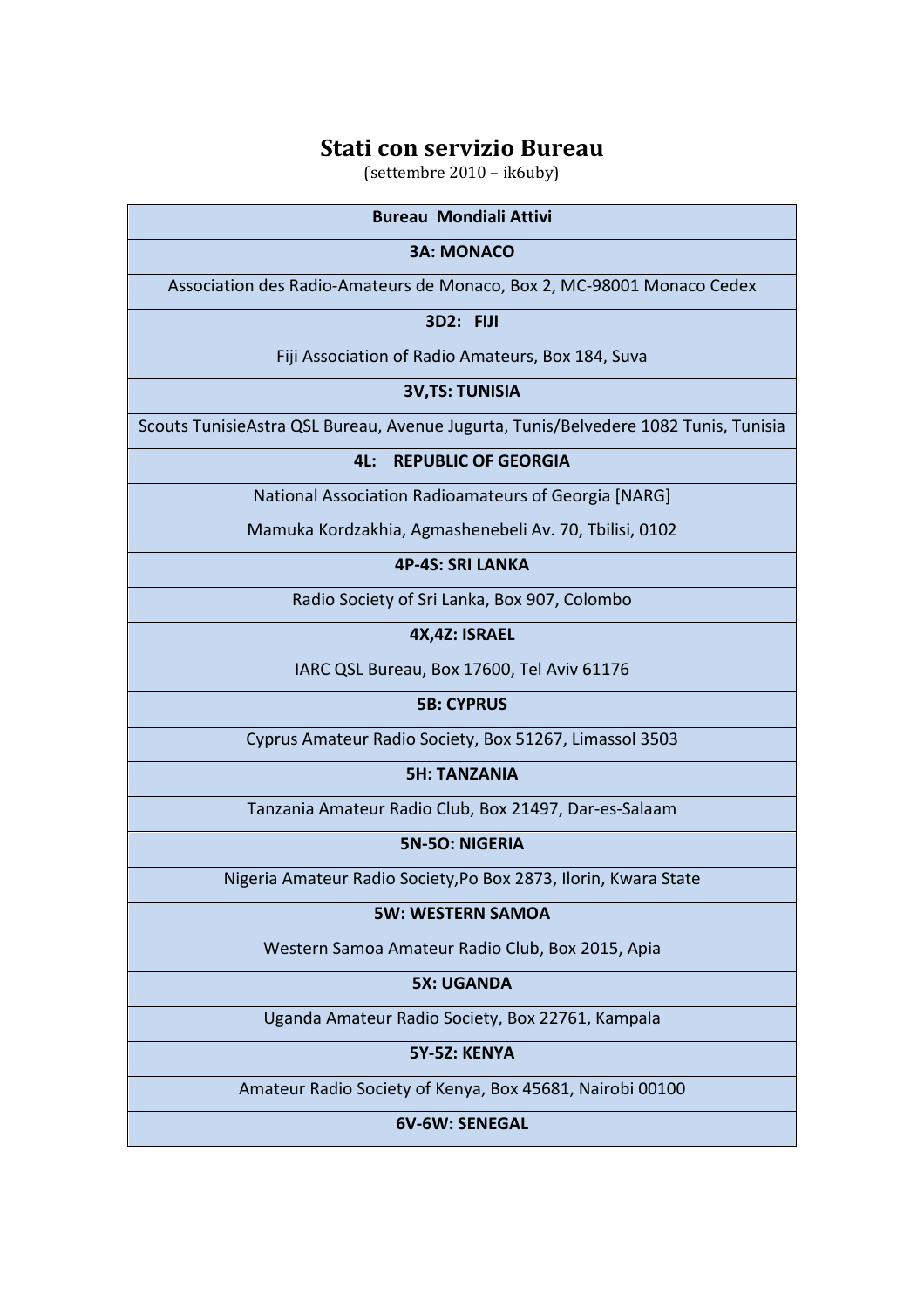(settembre 2010 – ik6uby)

| Association des Radio-Amateurs du Senegal, Box 971, Dakar                        |
|----------------------------------------------------------------------------------|
| 6Y: JAMAICA                                                                      |
| A) Jamaica Amateur Radio Association, 76 Arnold Road, Kingston 5                 |
| B) P.O. Box 214, Kingston 20                                                     |
| 7T-7Y: ALGERIA                                                                   |
| Amateurs Radio Algeriens, Box 1, Alger Gare                                      |
| <b>8P: BARBADOS</b>                                                              |
| Amateur Radio Society of Barbados, Box 814E, Bridgetown                          |
| <b>8R: GUYANA</b>                                                                |
| Guyana Amateur Radio Association, Box 101122, Georgetown                         |
| <b>9A: CROATIA</b>                                                               |
| Hrvatski Radioamaterski Savez, Dalmatinska 12, HR-10000 Zagreb                   |
| <b>9G: GHANA</b>                                                                 |
| Ghana Amateur Radio Society, Box 3936, Accra                                     |
| <b>9H: MALTA</b>                                                                 |
| Malta Amateur Radio League, Box 575, Valletta                                    |
| 91-9J: ZAMBIA                                                                    |
| Radio Society of Zambia, Box 20332, Kitwe                                        |
| <b>9K: KUWAIT</b>                                                                |
| Kuwait Amateur Radio Society, Box 5240, Safat 13053                              |
| 9M,9W: MALAYSIA                                                                  |
| Malaysian Amateur Radio Transmitters' Society, GPO Box 10777, 50724 Kuala Lumpur |
| 90-9T: DEMOCRATIC REPUBLIC OF CONGO                                              |
| Association des Radio Amateurs du Congo, PO Box 2049, Kinshasa 1                 |
| <b>9V: SINGAPORE</b>                                                             |
| Singapore Amateur Radio Transmitting Society, Robinson Road, P.O. Box 2728,      |

Singapore 904728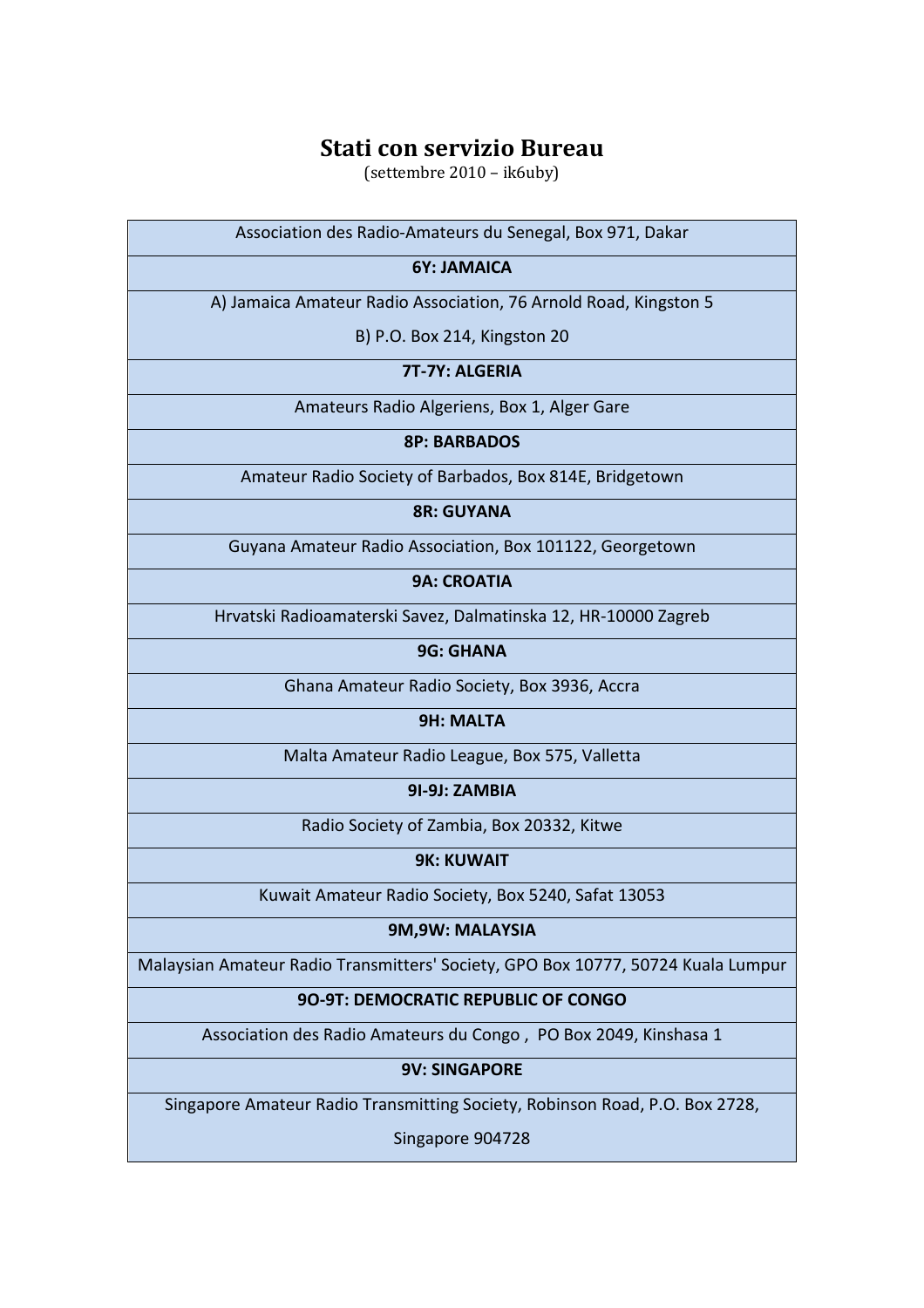(settembre 2010 – ik6uby)

| 9Y-9Z: TRINIDAD & TOBAGO                                           |
|--------------------------------------------------------------------|
| Trinidad and Tobago Amateur Radio Society, Box 1167, Port of Spain |
| A2,80: BOTSWANA                                                    |
| Botswana Amateur Radio Society, Box 1873, Gaborone                 |
| A4: OMAN                                                           |
| Royal Omani Amateur Radio Society, Box 981, Muscat 113             |
| A7: QATAR                                                          |
| Qatar Amateur Radio Society, Box 22122, Doha                       |
| <b>A9: BAHRAIN</b>                                                 |
| Amateur Radio Association Bahrain, Box 22371, Muharraq             |
| <b>AP-AS: PAKISTAN</b>                                             |
| Pakistan Amateur Radio Society, Box 1450 Islamabad 44000           |
| BA-BL, BR-BT, BY, BZ: CHINA                                        |
| Chinese Radio Sports Association, Box 6106, Beijing 100061         |
| <b>BM-BQ, BU-BX: TAIWAN</b>                                        |
| Chinese Taipei Amateur Radio League, Box 73, Taipei 100            |
| <b>C3: ANDORRA</b>                                                 |
| Unio de Radioaficionats Andorrans, Box 1150, Andorra La Vella      |
| <b>C8-C9: MOZAMBIQUE</b>                                           |
| Liga dos Radio Emissores de Moçambique, Box 25, Maputo             |
| CA-CE, XQ-XR: CHILE                                                |
| Radio Club de Chile, Box 13630, Santiago 21                        |
| CM, CO, T4: CUBA                                                   |
| Federación de Radioaficionados de Cuba, Box 1, Habana 10100        |
| <b>CP: BOLIVIA</b>                                                 |
| Radio Club Boliviano, Box 2111, La Paz                             |
| <b>CQ-CU: Portugal</b>                                             |
|                                                                    |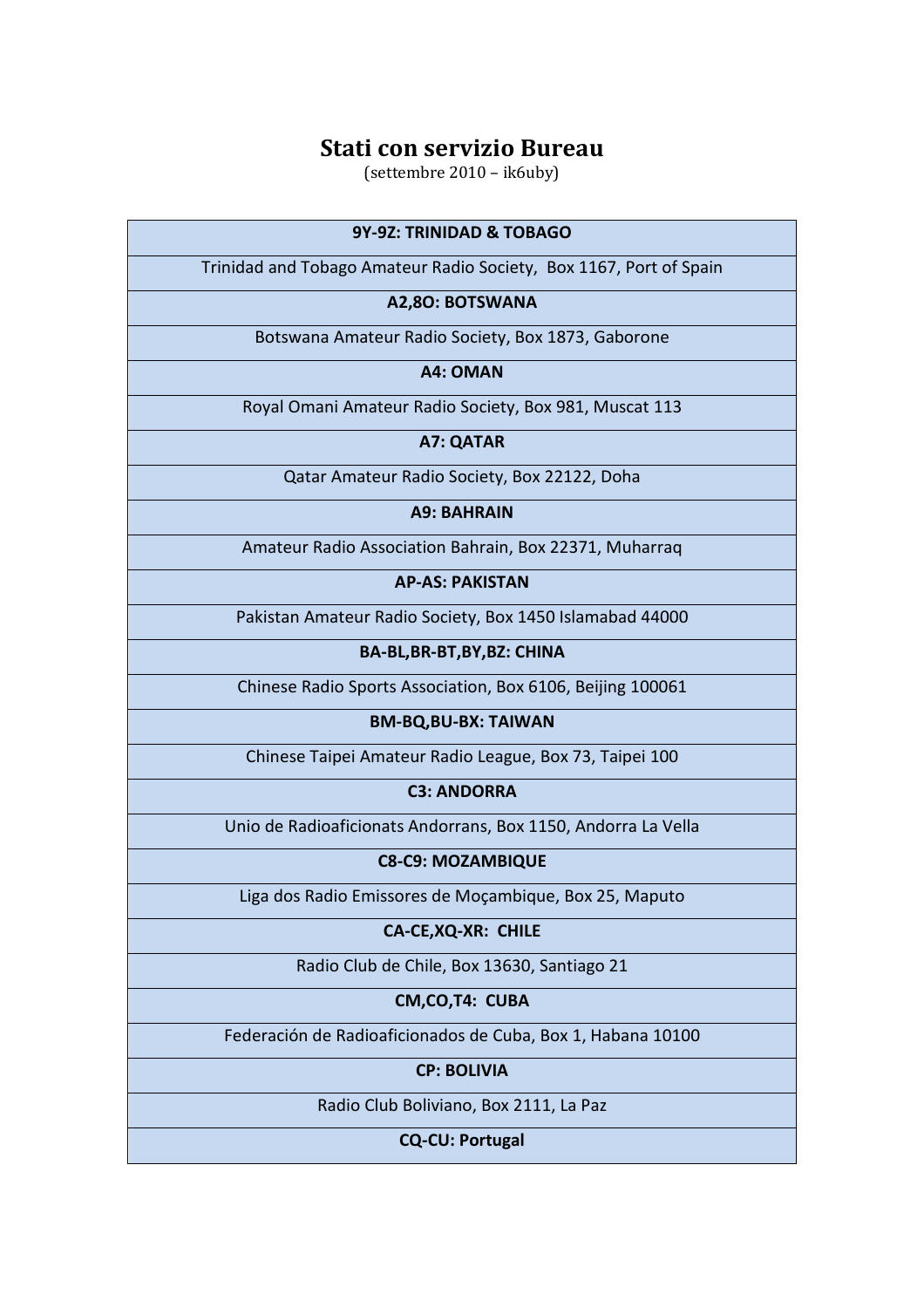(settembre 2010 – ik6uby)

Rede dos Emissores Portugueses, Rua D. Pedro V 7-4, P-1250-092 Lisboa

## **CV-CX: URUGUAY**

Radio Club Uruguayo, Box 37, Montevideo 11000

## **DA-DR: GERMANY**

DARC QSL Bureau, Lindenallee 4, D-34225 Baunatal

#### **DU-DZ, 4D-4I: PHILIPPINES**

PARA PO Box 77, University of the Philippines Post Office, 1144 Quezon City

## **EA-EH,AM-AO: SPAIN**

- A) Postale: Unión de Radioaficionados Españoles, Box 220, E-28080 Madrid
- B) Corriere: Unión de Radioaficionados Españoles, Av. Monte Igueldo 102, E-28053 Madrid

#### **EI-EJ: IRELAND**

Irish Radio Transmitters Society, Box 462, Dublin 9

#### **EK: Armenia**

EK QSL Bureau, Box 22, Yerevan, 375002

**EL,5L-5M: LIBERIA** 

Liberia Radio Amateur Association, Box 10-1477, 1000 Monrovia 10

#### **ER: MOLDOVA**

Valery Metaxa, C/O Moldavian QSL Bureau, P.O. Box 2942, Chisinau, MD-2071

**ES: ESTONIA** 

Estonian Amateur Radio Union, P.O. Box 125, 10502 Tallinn

## **ET,9E-9F: ETHIOPIA**

Ethiopian Amateur Radio Society, Box 60258, Addis Ababa

## **EU-EW: BELARUS**

Federation of Radioamateurs and Radiosportsmen [BFRR], PO Box 469, Minsk

220050, Belarus

#### **EY: TAJIKISTAN**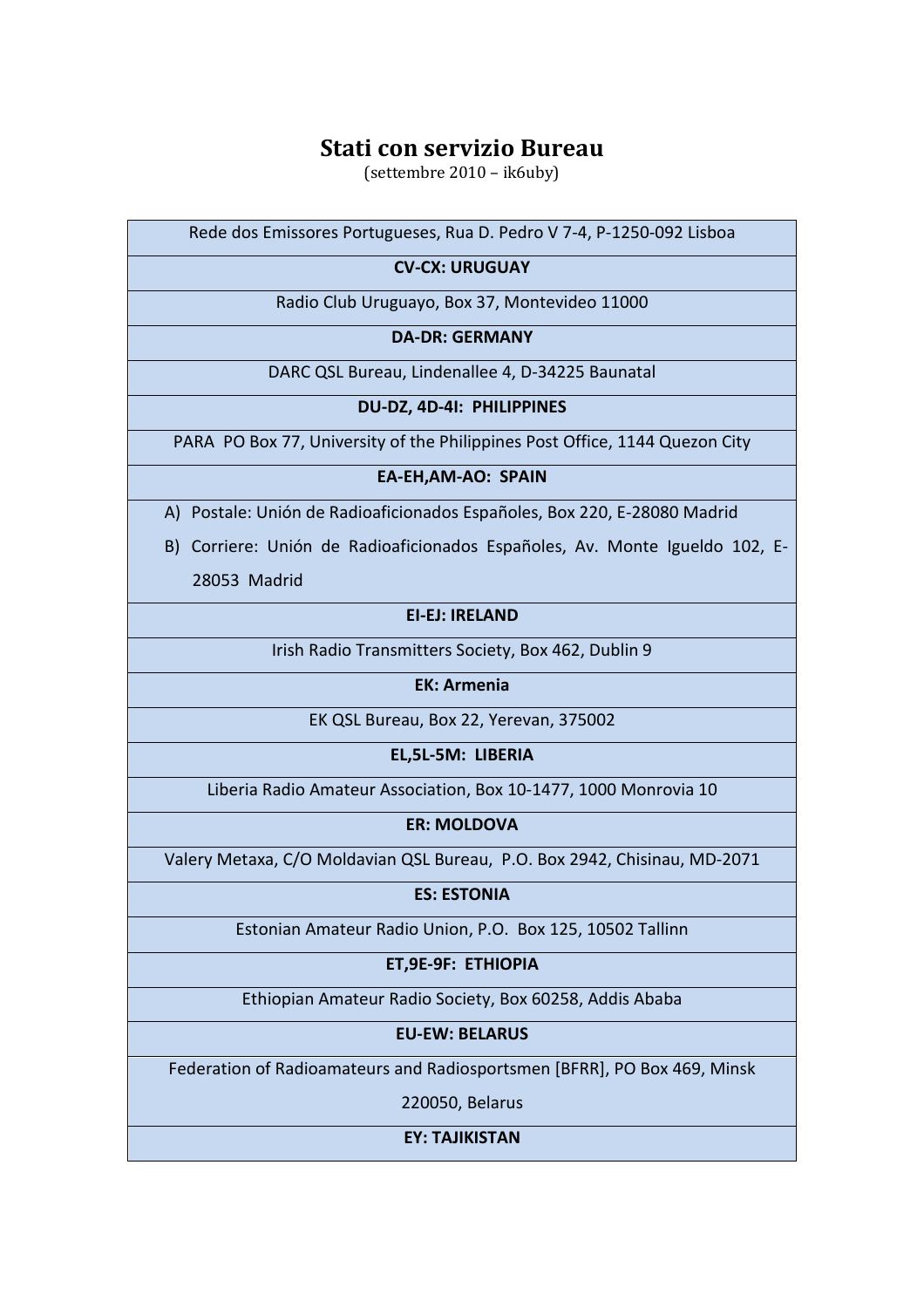(settembre 2010 – ik6uby)

Tajik Amateur Radio League, c/o Nodir Tursoon-Zadeh, Box 203, Glavpochtamt,

Dushanbe 734025

#### **EZ: TURKMENISTAN**

Liga Radiolyubiteley Turkmenistana, Box 555, Ashgabat 744020

#### **F,HW-HY,TK,TM,TO-TQ: FRANCE**

A) Postale: REF-Union Service QSL, BP 77429, 37074 TOURS CEDEX 2

B) Corriere: REF-Union Service QSL, 32, Rue de Suede, F-37100 Tours

## **FK: NEW CALEDONIA**

Association des Radio-Amateurs de Nouvelle-Caledonie, Box 3956, Noumea 98847

## **FO: FRENCH POLYNESIA**

Club Oceanien de Radio et d'Astronomie, Box 5006, Pirae 98716, Tahiti

## **G,M,2A-2Z: UNITED KINGDOM**

A) Postale: RSGB QSL Bureau, PO Box 5, Halifax HX1 9JR

B) Corriere: RSGB, 18 Hillbeck, Wheatley, Halifax HX3 5LU

## **H4: SOLOMON ISLANDS**

Solomon Islands Radio Society, Box 418, Honiara

## **HA,HG: HUNGARY**

A) Fino a 2 kg: MRASZ QSL BUREAU, P.O. BOX 144, H-1476 BUDAPEST

B) Oltre a 2 kg: MRASZ QSL BUREAU, RB 4, H-1476 BUDAPEST

## **HB,HE: SWITZERLAND**

USKA QSL Service, PO Box 816, CH 4132 Muttenz 1

## **HB0: LIECHTENSTEIN**

Amateurfunk Verein Liechtenstein, Box 629, FL-9495 Triesen

## **HC-HD: ECUADOR**

Guayaquil Radio Club, Box 09-01-5757, Guayaquil

## **HI: DOMINICANA**

Radio Club Dominican, Box 1157, Santo Domingo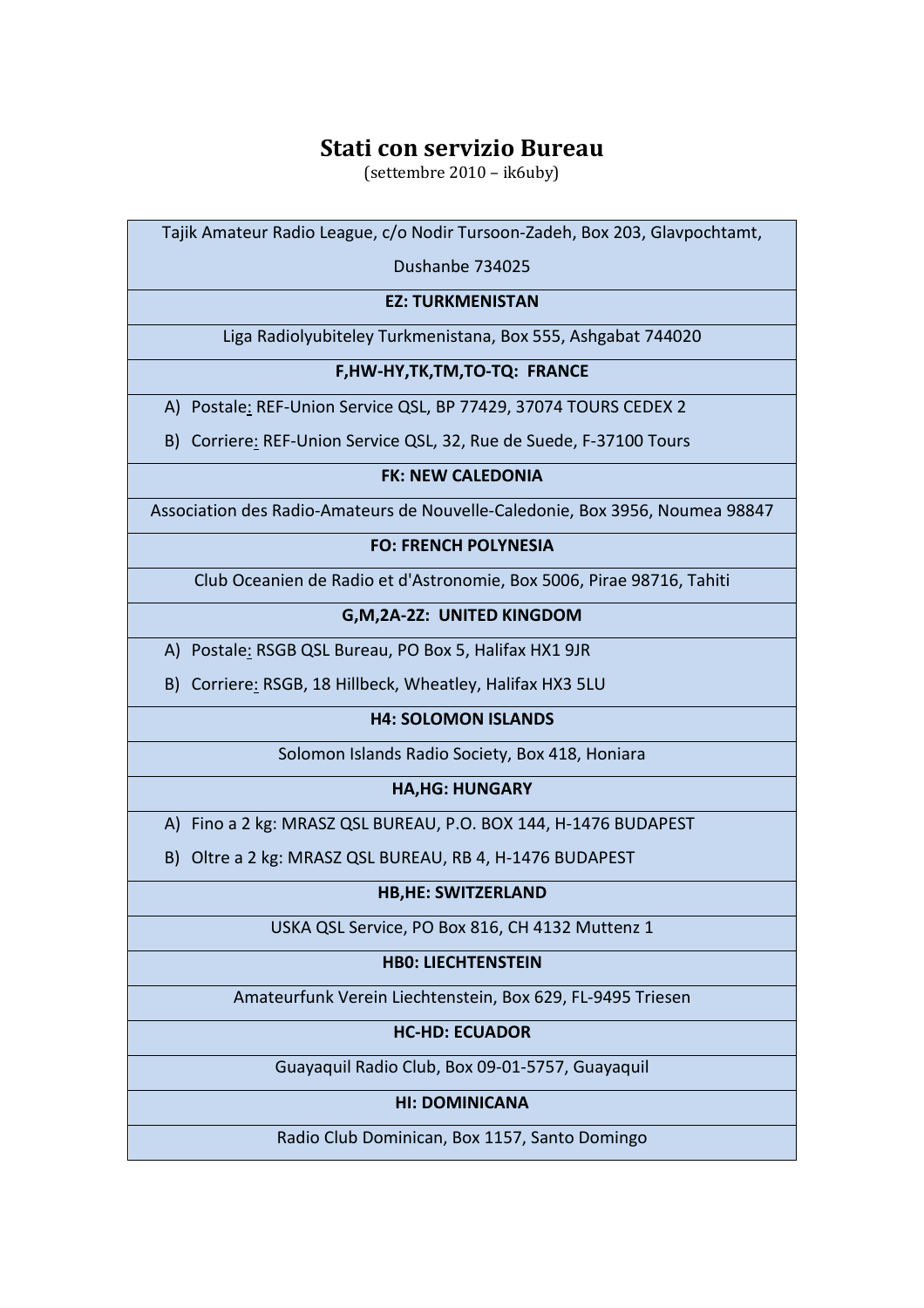(settembre 2010 – ik6uby)

## **HJ-HK,5J-5K: COLOMBIA**

Liga Colombiana de Radioaficionados, Box 584, Santafe de Bogota

## **HL,DS-DT: REPUBLIC OF KOREA (South Korea)**

Korean Amateur Radio League, Box 162, CPO, Seoul 100-601

#### **HO-HP,H3,3E-3F: PANAMA**

Liga Panameña de Radioaficionados, Box 175, Panama 9A

## **HQ-HR: HONDURAS**

Radio Club de Honduras, Box 273, San Pedro Sula

#### **HS,E2: THAILAND**

RAST QSL Bureau, Box 2008, GPO, Bangkok 10501

**J2: DJIBOUTI** 

Association des Radioamateurs de Djibouti, Box 1076

**J3: GRENADA** 

Grenada Amateur Radio Club, Box 737, St. George's

**J7: DOMINICA** 

Dominica Amateur Radio Club, Box 613, Roseau

**JA-JS,7J-7N,8J-8N: JAPAN** 

JARL QSL Bureau, 1324-3 Kanba, Hikawa, Shimane 699-0588

**JT-JV: MONGOLIA** 

Mongolian Amateur Radio Society QSL Bureau, P.O.Box 830, Ulaanbaatar-24

**JY: JORDAN** 

Royal Jordanian Radio Amateur Society, Box 2353, Amman 11181

**LA-LN,JW-JX,3Y: NORWAY** 

Norsk Radio Relae Liga, Box 20, Haugenstua, N-0915 Oslo

## **LO-LW,AY-AZ,L2-L9: ARGENTINA**

Radio Club Argentino, Box 97, C1000WAA Buenos Aires

**LX: LUXEMBOURG**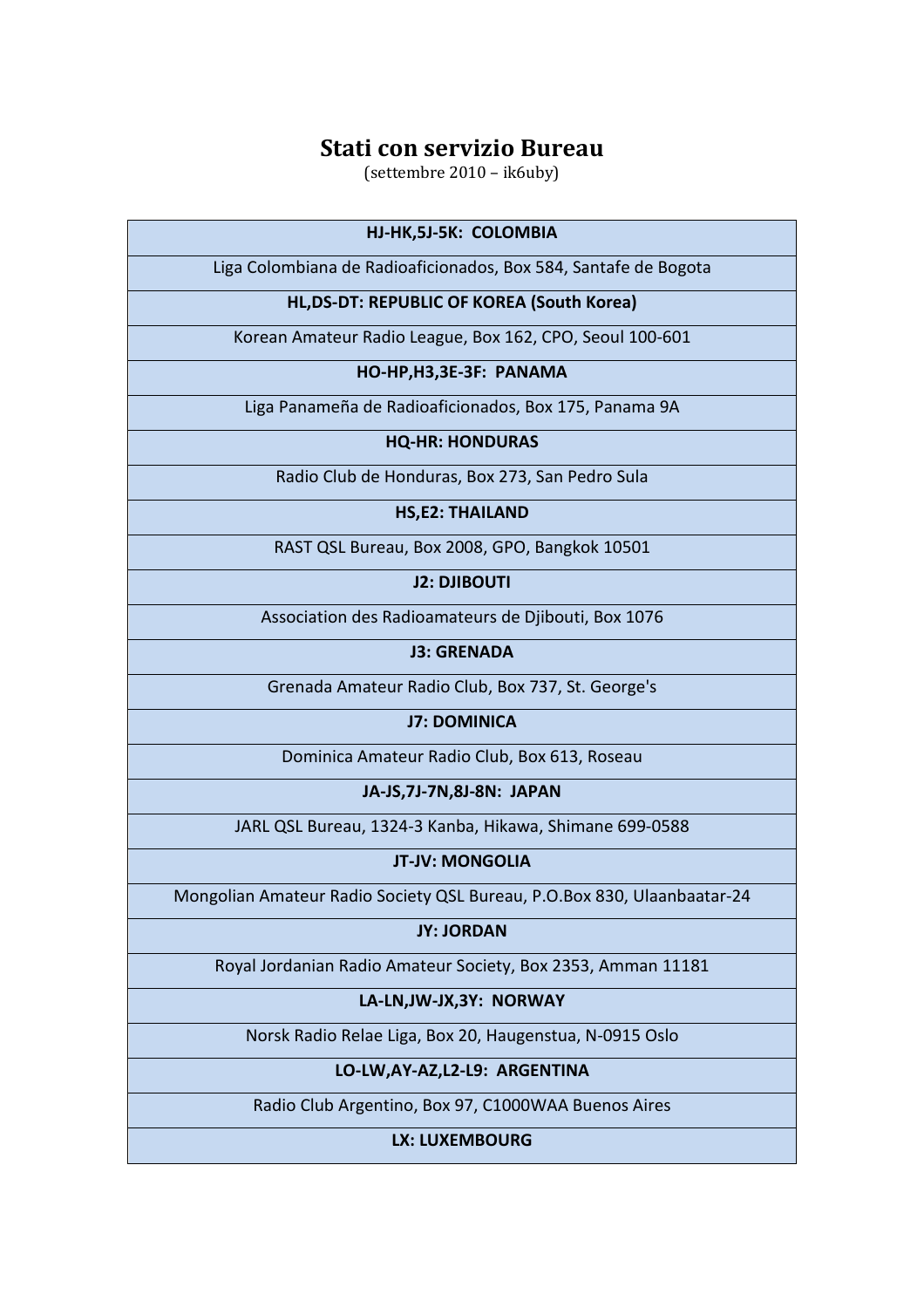(settembre 2010 – ik6uby)

| RL QSL Bureau, Box 1352, L-1013 LUXEMBOURG |  |
|--------------------------------------------|--|
|--------------------------------------------|--|

## **LY: LITHUANIA**

Lietuvos Radijo Megeju Draugija, Box 1000, LT-01014 Vilnius-1

## **LZ: BULGARIA**

Bulgarian Federation of Radio Amateurs, Box 830, 1000 Sofia

**OA-OC,4T: PERU'** 

Radio Club Peruano, Box 538, Lima 100

#### **OD: LEBANON**

Radio Amateurs of Lebanon, P.O. Box 11-8888, Beirut

## **OE: AUSTRIA**

OVSV HQs QSL Bureau, Eisvogelgasse 4/1, A-1060 Vienna

**OF-OJ: FINLAND** 

SRAL QSL Bureau, Box 73, FIN-11111 Riihimaki

## **OK-OL: CZECH REPUBLIC**

A) Postale: Cesky Radioklub, Box 69, CZ-11327 Praha 1

B) Corriere: Cesky Radioklub, U PERGAMENKI 3, CZ 170 00 PRAHA 7

## **OM: SLOVAKIA**

A) Postale: Slovak Amateur Radio Association, Box 1, 85 299 Bratislava 5

B) Corriere: Slovak Amateur Radio Association, Wolkrowa 4, 85 101 Bratislava

## **ON-OT: BELGIUM**

A) Postale: UBA QSL Bureau, P.O. Box 81, B1470 Genappe

B) Corriere: UBA QSL Bureau, c/o Mottart, Avenue de Biolley, 79 - 1150 Bruxelles

## **OU-OZ: DENMARK**

Experimenterende Danske Radioamatoerer Klokkestoebervej 11, DK-5230 Odense M

## **OY: FAROE ISLANDS**

FRA QSL Bureau, Box 1358, FR-110 Torshavn

**P4: ARUBA**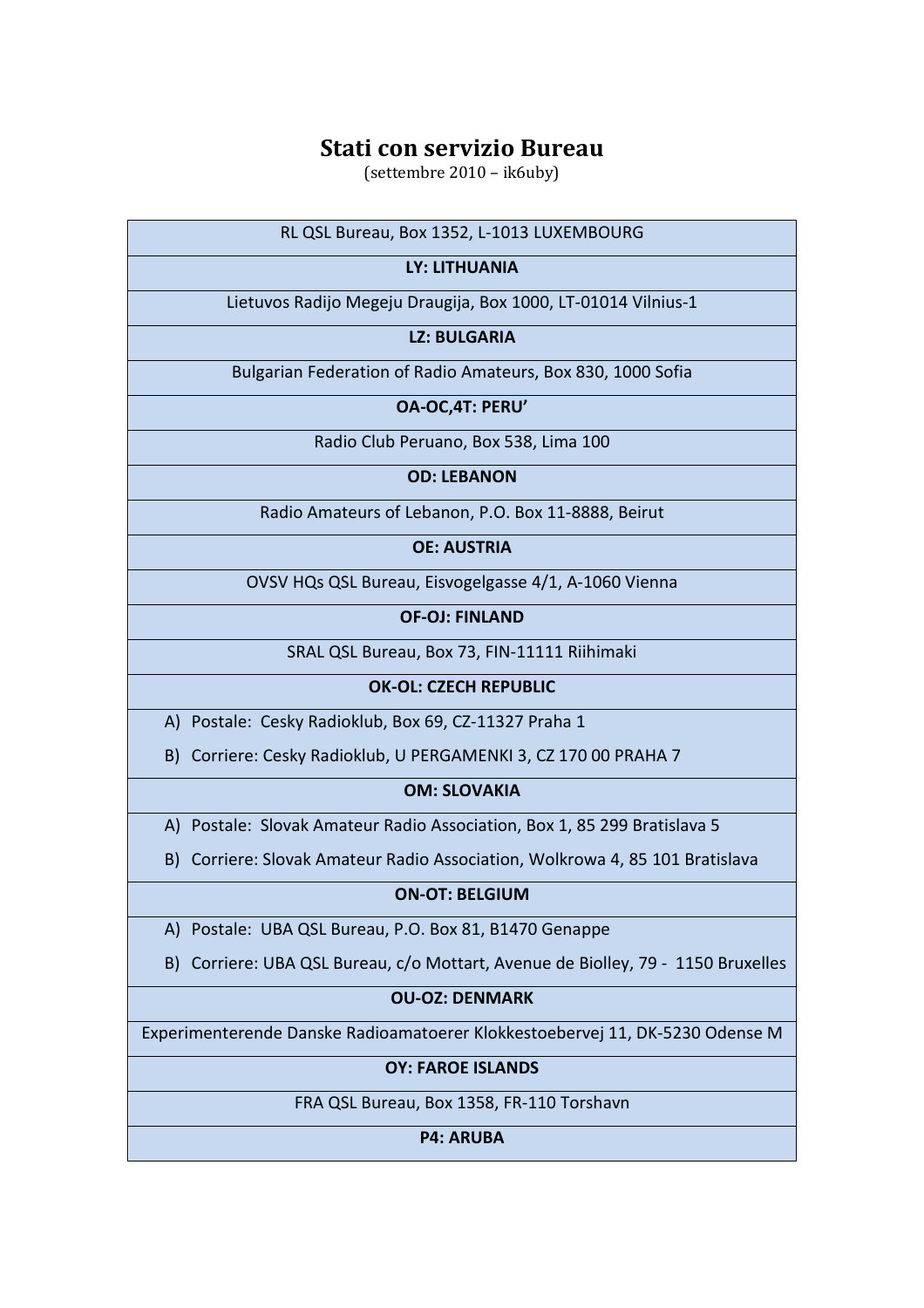(settembre 2010 – ik6uby)

Aruba Amateur Radio Club, Box 2273, San Nicolas

## **PA-PI: NETHERLANDS**

A) Postale: Dutch QSL Bureau, Box 330, NL-6800 AH Arnhem

B) Corriere: Dutch QSL Bureau, Driepoortenweg 352, NL-6827 BP Arnhem

## **PJ: NETHERLANDS ANTILLES**

Vereniging voor Experimenteel Radio Onderzoek , in de Nederlandse Antillen, Box

3383, Curacao

**PP-PY,ZV-ZZ: BRAZIL** 

Liga Brasileira de Radioamadores, Box 00004, 70359-970 Brasilia DF

**R, UA-UI: RUSSIA** 

Soyuz Radiolyubitelei Rossii, Box 88, Moscow 119311

**S2-S3: BANGLADESH** 

Bangladesh Amateur Radio League, Box 3512, GPO, Dhaka

## **S5: SLOVENIA**

A) Postale: Zveza Radioamaterjev Slovenije (ZRS) QSL Bureau, Box 180, SI-1001 Ljubljana

B) Corriere: Zveza Radioamaterjev Slovenije (ZRS) QSL Bureau, Lepi Pot 6, SI-1000 Ljubljana

## **SA-SM, 7S,8S: SWEDEN**

Foreningen Sveriges Sandareamatorer, Box 45, SE-19121 Sollentuna

Corriere: TUREBERGS ALLE 2, 191 62 SOLLENTUNA

## **SN-SR, HF,3Z: POLAND**

A) Postale: PZK QSL Bureau, Box 54, 85-613 Bydgoszcz 13

B) Corriere: PZK QSL Bureau, Ul. Modrzewiowa 25, 85-613 Bydgoszcz 13

## **SV-SZ, GREECE**

J4: Radio Amateur Association of Greece, Box 3564, GR-10210 Athens

**T7: SAN MARINO**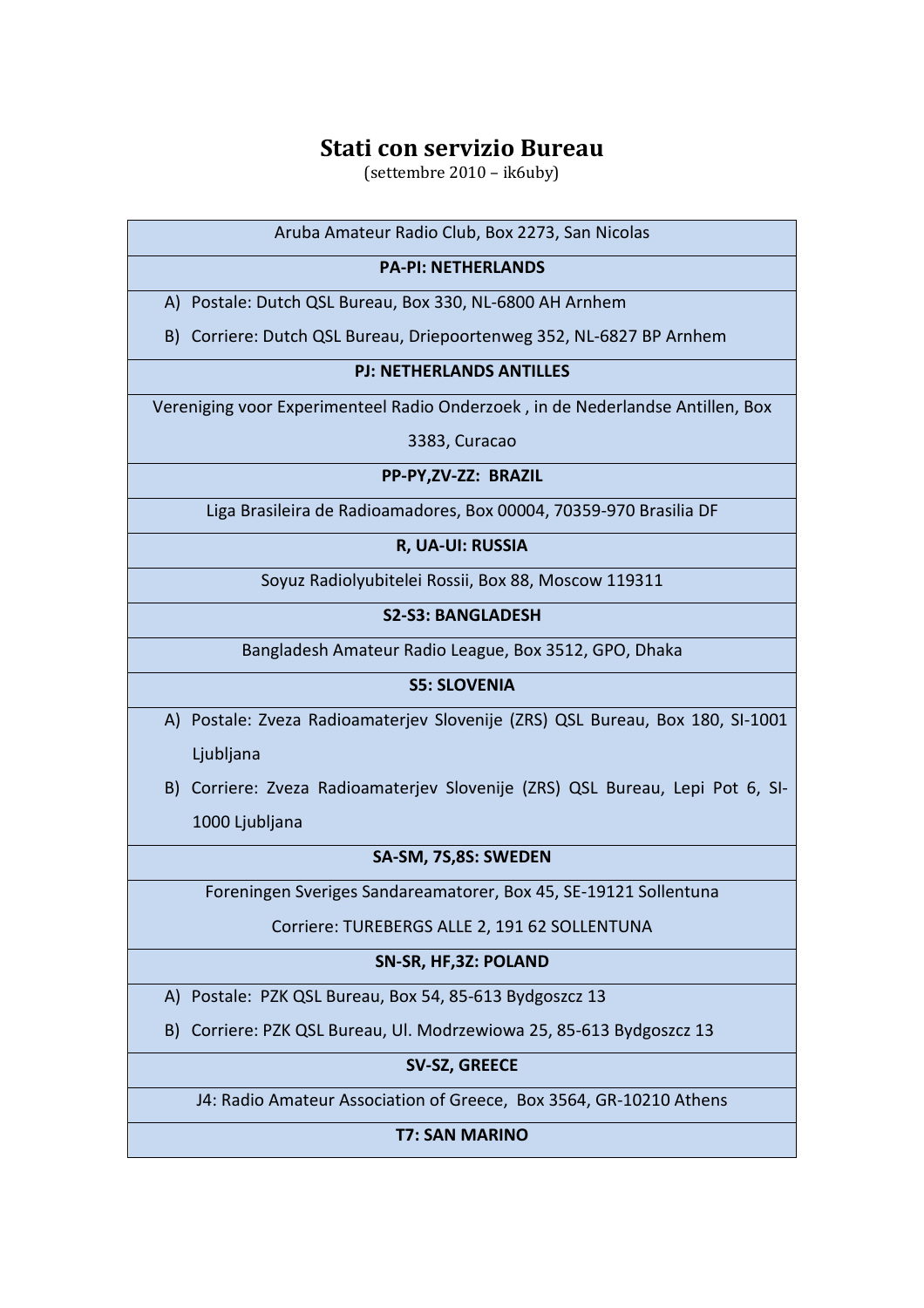(settembre 2010 – ik6uby)

Associazione Radioamatori della Repubblica di San Marino, Box 77, RSM-47890 San Marino **T9: BOSNIA & HERZEGOVINA**  Asocijacija Radioamatera Bosne i Hercegovine, Box 61, 71001 Sarajevo **TA-TC, TURKEY**  YM: Telsiz Radyo Amatorleri Cemiyeti, Box 699, TR-80005 Karakoy, Istanbul **TF: ICELAND**  Islenzkir Radioamatorar, Box 1058, IS-121 Reykjavik **TG,TD: GUATEMALA**  Club de Radioaficionados de Guatemala, Apartado Postal 115, Ciudad de Guatemala 01901 **TI,TE: COSTA RICA**  Radio Club de Costa Rica, Box 2412, San Jose 1000 **TR: GABON**  Association Gabonaise des Radio-Amateurs, Box 1826, Libreville **TU: COTE D'IVOIRE**  Association des Radio-Amateurs Ivoiriens, Box 2946, Abidjan 01 **TZ: MALI**  Club des Radioamateurs et Affilies du Mali [CRAM] c/o Hamadoun Yattara, TZ6HY, B.P. 9A Kati, Mali, West Africa **UJ-UM Uzbekistan QSL Bureau**  P.O.Box"0", Tashkent, 100000, Uzbekistan. **UR-UZ, UKRAINE**  EM-EO: Ukrainian Amateur Radio League, Box 56, 01001 Kyiv 1 V2: ANTIGUA & BARBUDA Antigua and Barbuda Radio Club V21ARC, c/o Jeff Martin, Box 965, St. John's **V5: NAMIBIA**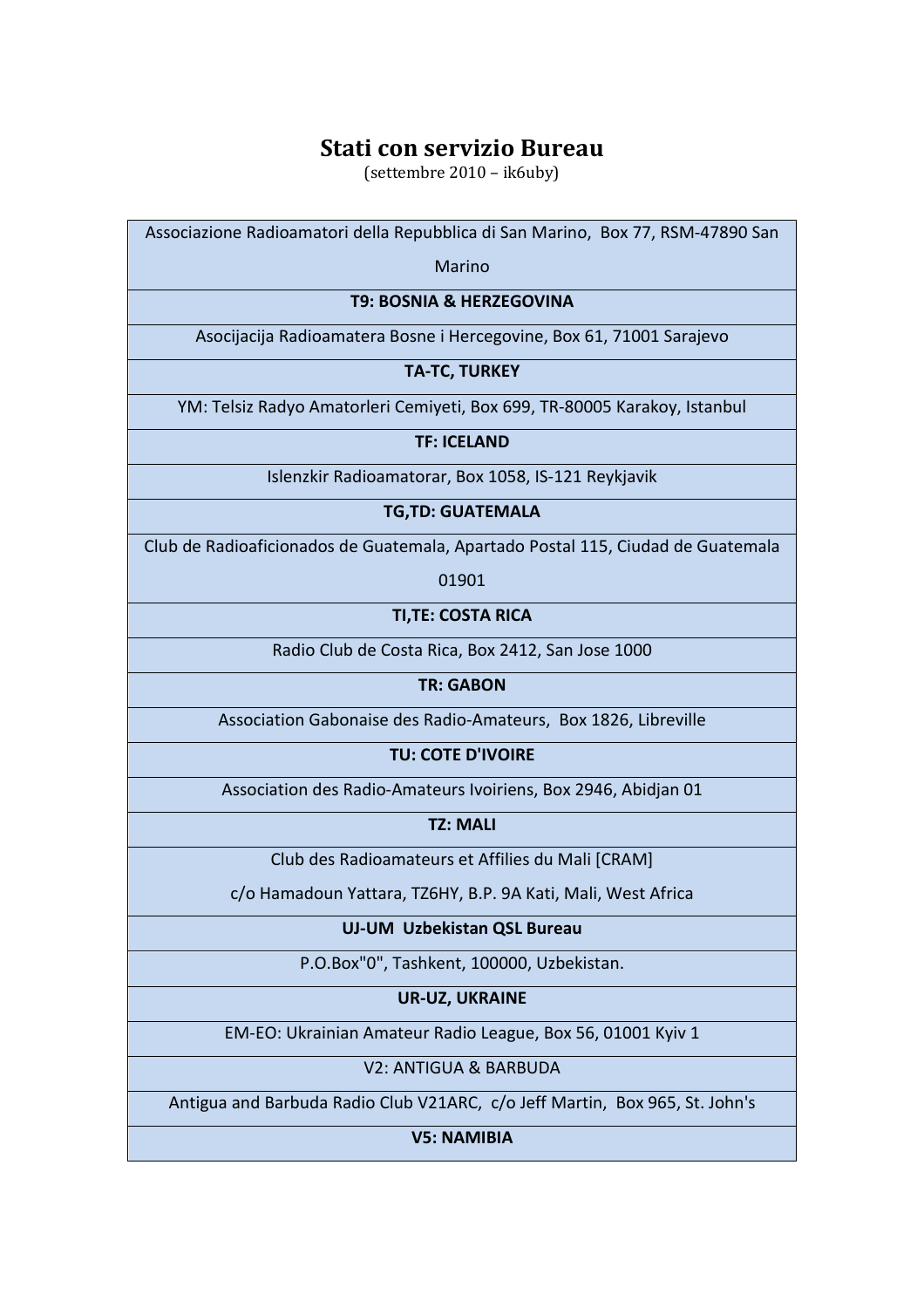(settembre 2010 – ik6uby)

| Namibian Amateur Radio League, Box 1100, Windhoek 9000                          |
|---------------------------------------------------------------------------------|
| <b>V8: BRUNEI</b>                                                               |
| Brunei Darussalam Amateur Radio Association Box 73, Gadong, Bandar Seri Begawan |
| 3100                                                                            |
| <b>CANADA:</b>                                                                  |
| VA-VG, VO, RAC National Incoming QSL Bureau                                     |
| VX-VY, Box 51, St. John, NB E2L 3X1                                             |
| CF-CK,                                                                          |
| CY-CZ,                                                                          |
| XJ-XO:                                                                          |
| VE1, VE0: Brit Fader Memorial QSL Bureau, Box 8895, Halifax NS B3K 5M5          |
| VE2: c/o J. Dube, VE2QK, 875 St. Severe St., Trois-Rivieres, PQ G9A 4G4         |
| VE3: c/o Ontario Trilliums, Box 157, Downsview, ON M3M 3A3                      |
| VE4: c/o A. Romanchuk, VE4SN, 26 Morrison St., Winnipeg, MB R2V 3B4             |
| VE5: c/o Joe Musgrave, VA5JM/VE5CEM, 729 Fifth Street, NE, Weyburn, SK S4H 1A4  |
| VE6: c/o R. Roadhouse, VE6AX, 372 Cedarpark Dr. SW, Calgary, AB T2W 2J4         |
| VE7: c/o Ken Clarke, VE7UQ, 12441-58A Avenue, Surrey BC V3X 1X6                 |
| VE8: c/o Rolf Ziemann, VE8RZ, PO Box 596, Fort Smith NT XOE OPO                 |
| VE9, VY2: Box 73, Moncton NB E1C 8R9                                            |
| VO: c/o R. Burke, VO1SA, Box 23099, St. John's, NF A1B 4J9                      |
| VY1: c/o H. Henderson, VY1HH, Box 33062, Whitehorse, YT Y1A 5Y5                 |
| <b>AUSTRALIA</b>                                                                |
| VH-VN, AX:                                                                      |
| VK1: Box 600, GPO, Canberra, ACT 2601                                           |
| VK2: Box 3073, Teralba, NSW 2284                                                |
| VK3: 40G Victory Boulevard, Ashburton, VIC 3147                                 |
| VK4: c/- Ray Crawford, VK4HDX, 53 Moore St, Kingaroy QLD 4610                   |
|                                                                                 |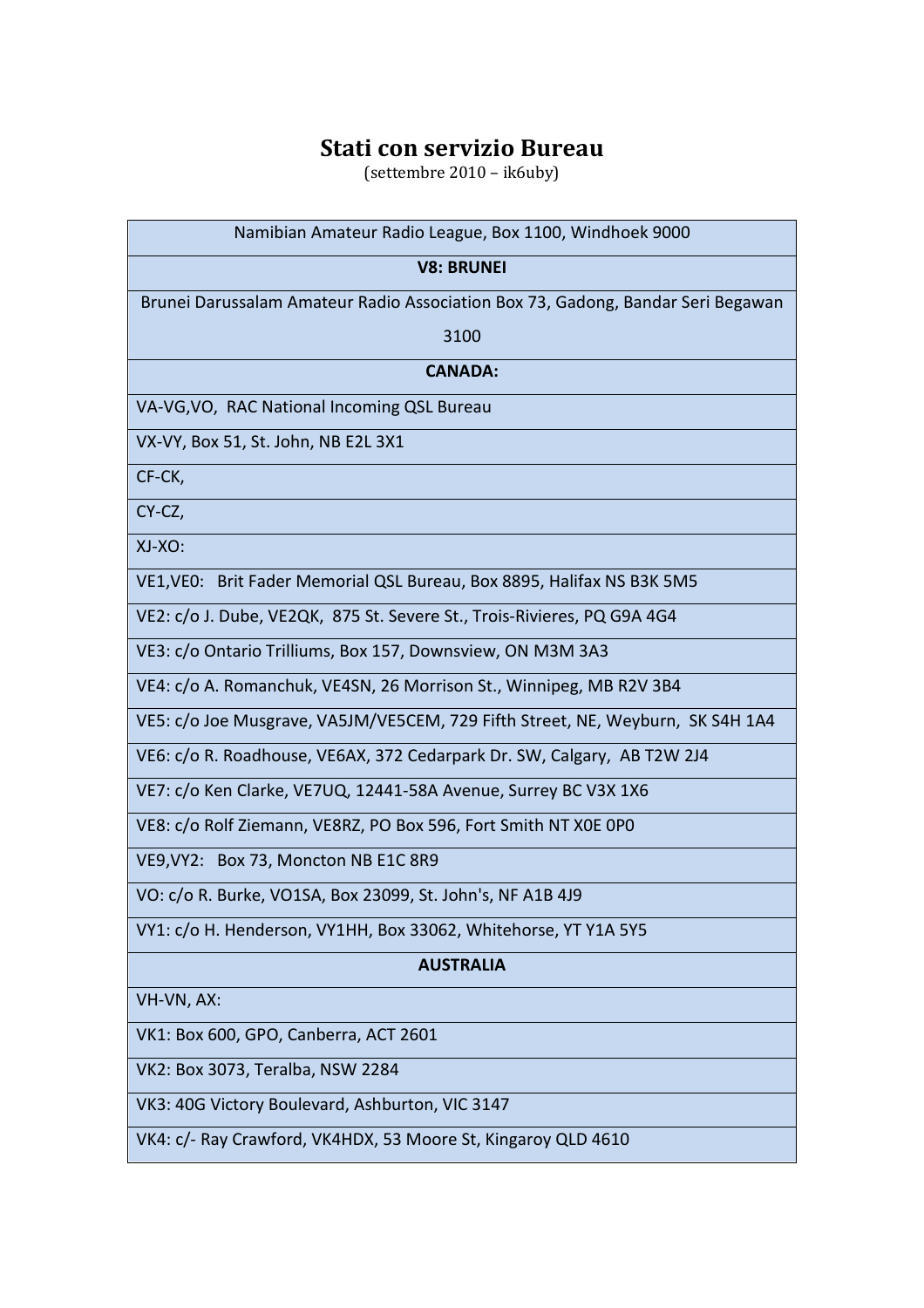(settembre 2010 – ik6uby)

VK5: Box 10092, Gouger Street, Adelaide, SA 5000

VK6: c/o N. Penfold, VK6NE, Box 10, West Perth, WA 6872

VK7: Box 371D, GPO, Hobart, TAS 7001

VK8: c/o Len Holbrook, VK8DK, PO Box 1434, Katherine 0871, NT

VK9-0: c/o N. Penfold, VK6NE, 2 Moss Court, Kingsley, WA 6026

## **VP2V: BRITISH VIRGIN ISLANDS**

BVIRL QSL Bureau, P. O. Box 4, West End

## **VP5: TURKS & CAICOS ISLANDS**

Turks and Caicos Amateur Radio Society, c/o J. Millspaugh, VP5JM, Box 218,

Providenciales

**VP9: BERMUDA** 

Radio Society of Bermuda, Box HM 275, Hamilton HM AX

**VR2: HONG KONG** 

Hong Kong Amateur Radio Transmitting Society, Box 541

**VT-VW: INDIA** 

P.O. Box 17116, Kolkata, 700 033

**UNITED STATES (W,AA-AL,K,N):** 

W1: YCCC, PO Box 7388, Milford, MA, 01757-7388

W2: North Jersey DX Association, Box 599, Morris Plains, NJ 07950

W3: National Capitol DX Association, POB 1149, Clinton, MD 20735-5149

K4,N4, W4: Mecklenburg Amateur Radio Soc., Box DX, Charlotte, NC 28220

AA-AK4, KA-KZ4, NA-NZ4, WA-WZ4:

Sterling Park Amateur Radio Club, Call Box 599, Sterling, VA 20167 W5: OKDXA, P.O. Box 2591, Claremore, OK, 74018-2591

W6: W6 QSL Bureau, P.O. Box 970, Fairfax, CA., 94978-0970

W7: Willamette Valley DX Club, Box 555, Portland, OR 97207

W8: W8 QSL Bureau, PO Box 307, West Chester, OH 45071-0307

W9: Northern Illinois DX Association, Box 273, Glenview, IL 60025-0273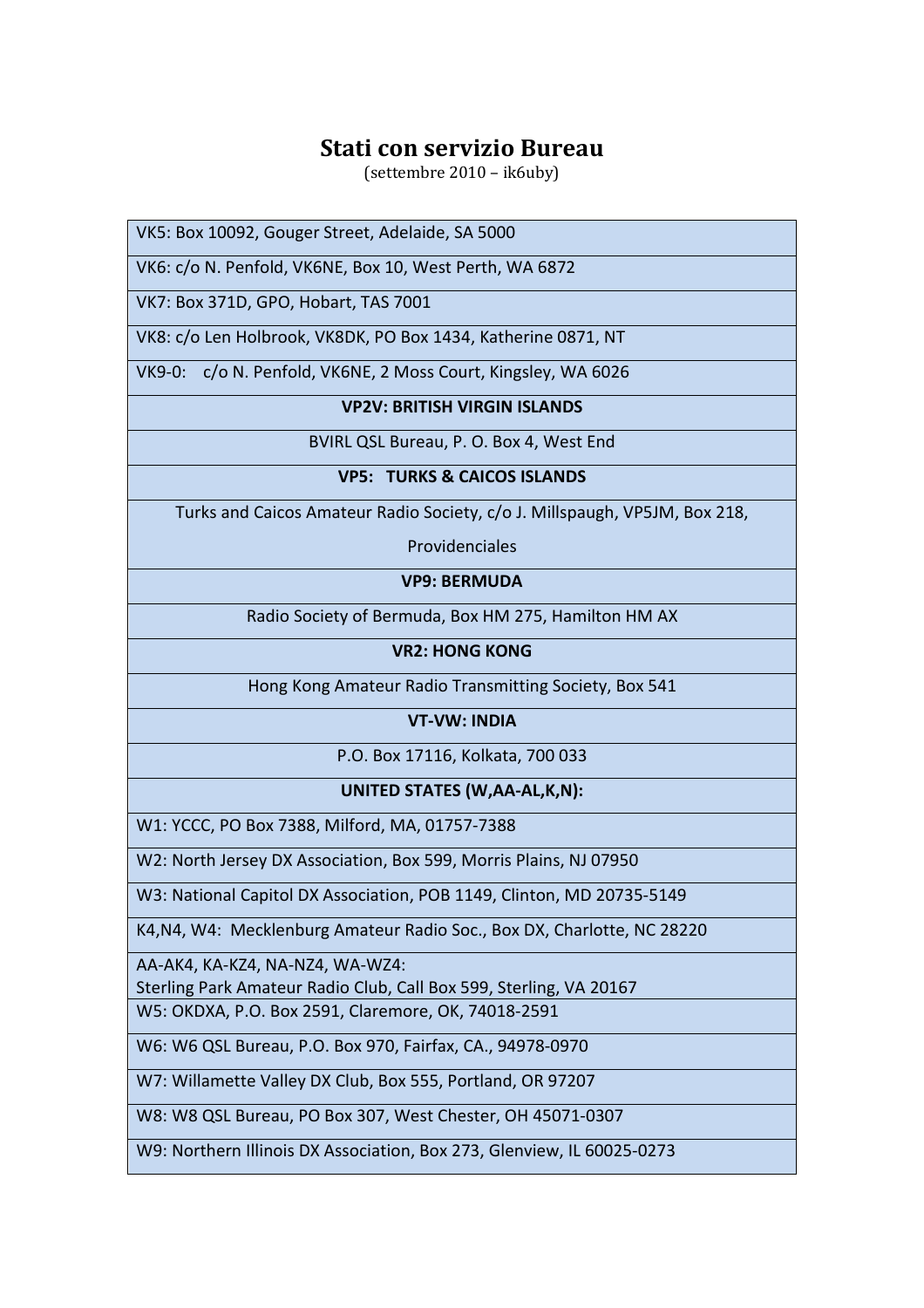(settembre 2010 – ik6uby)

W0: W0 QSL Bureau, PO Box 907, Florissant, MO 63032

KG4X2 Guantanamo Bay Via SPARC, Call Box 599, Sterling, VA 20167

KH2: Guam QSL Bureau, Marina ARC, PO Box 445, Agana, Guam, 96932

KH3: Box 73, APO, AP 96558

KH6-7: Big Island ARC, Att: Barbara Darling, NH7FY, P.O.Box 1938, Hilo, HI 96721

KH8: ASARA, P.O. Box 1618, Pago Pago, AS 96799-1618

KL: Box 520343, Big Lake, AK 99652

KP2: Virgin Islands Amateur Radio Club Box 11360, GPO, Charlotte Amalie, VI 00801

KP3-4: Puerto Rico QSL Bureau, Box 9021061, San Juan, PR 00902-1061

SWL: c/o M. Witkowski, 4206 Nebel Street, Stevens Point, WI 54481 ??

## **XA-XI, MEXICO**

4A-4C, Federacion Mexicana de Radio Experimentadores 6D-6J: Box 907, 06000

Mexico D.F.

## **XT: BURKINA FASO**

Association des Radioamateurs du Burkina Faso, c/o Y. Kaba, XT2KY, ONATEL, Box 01,

Ouagadougou 10000

**XX9: MACAU** 

Associacao dos Radioamadores de Macau, P.O Box 6018

**YB-YE, INDONESIA** 

8A-8I: ORARI National QSL Bureau, Box 1096, Jakarta 10010

## **YI,HN: IRAQ**

Iraqi Association for Radio Amateurs, Box 55072, Baghdad 12001

**YJ: VANUATU** 

Vanuatu Amateur Radio Society, Box 665, Port Vila

**YK,6C: SYRIA** 

Technical Institute of Radio, Box 245, Damascus

**YL: LATVIA**